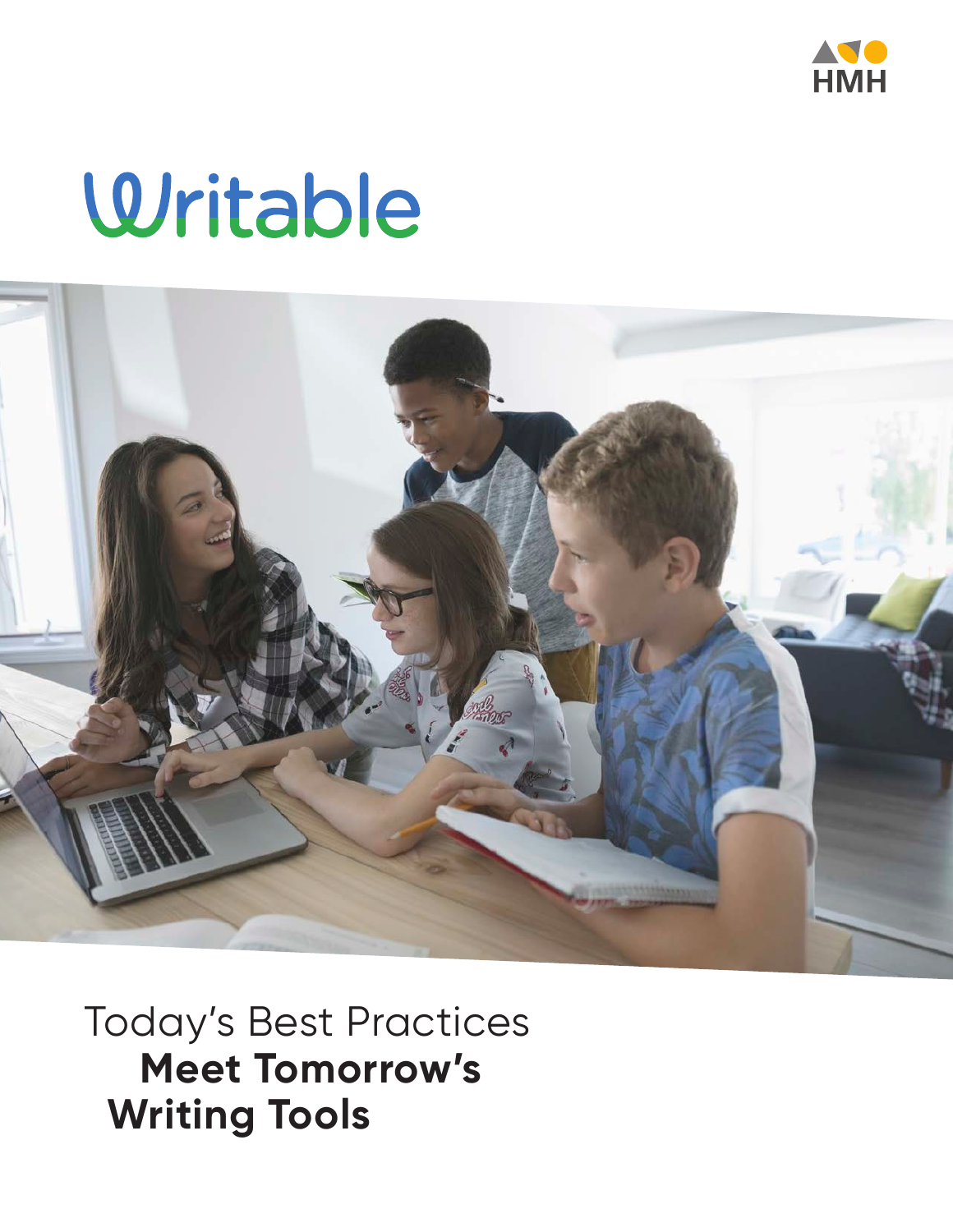### *Writable* Delivers the Robust Tools Needed for Improving Student Writing Across Genres

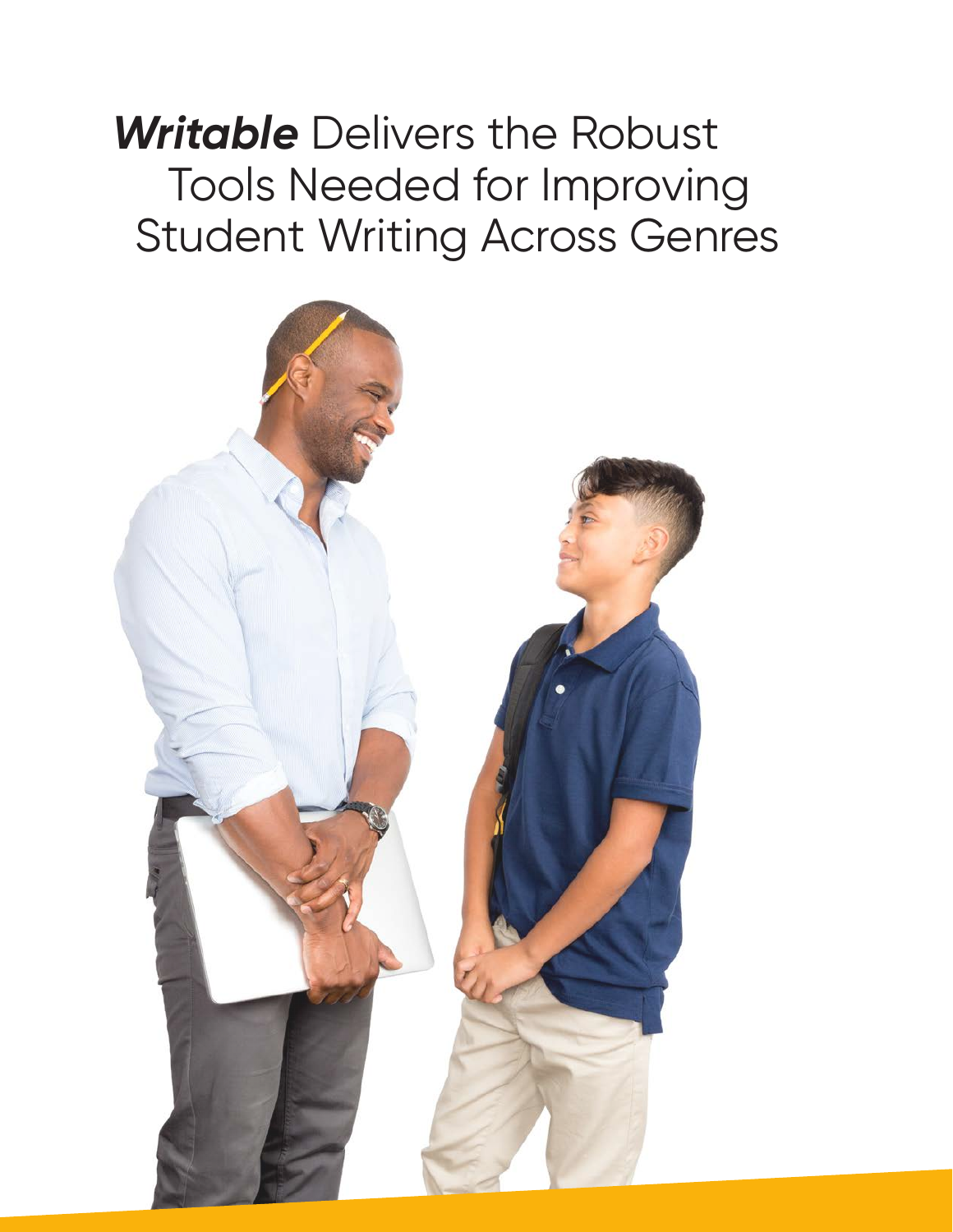## Ensure a Clear and **Effective Writing Process**

Effective written communication brings power to expressing and sharing ideas. Every student deserves the opportunity to experience this power by practicing and becoming proficient in writing.

With a suite of robust tools, *Writable*® delivers assignments and grading supports that free up time, so you can focus on guiding students on their journey to become skilled writers.

### **With** *Writable***, your teaching benefits from:**

- **• Concrete strategies** and built-in tools to help writers gain deeper insight into what makes a written work shine.
- **• Accessible rubrics** to inform self-reflection and help students deliver anonymous peer feedback across genres.
- **• Digital tools** to observe, comment, strategically grade, and customize support to provide a transparent lens into individual student's needs.
- **• Auto-generated reports** that offer data across standards-aligned skills, so you can make data-informed teaching decisions.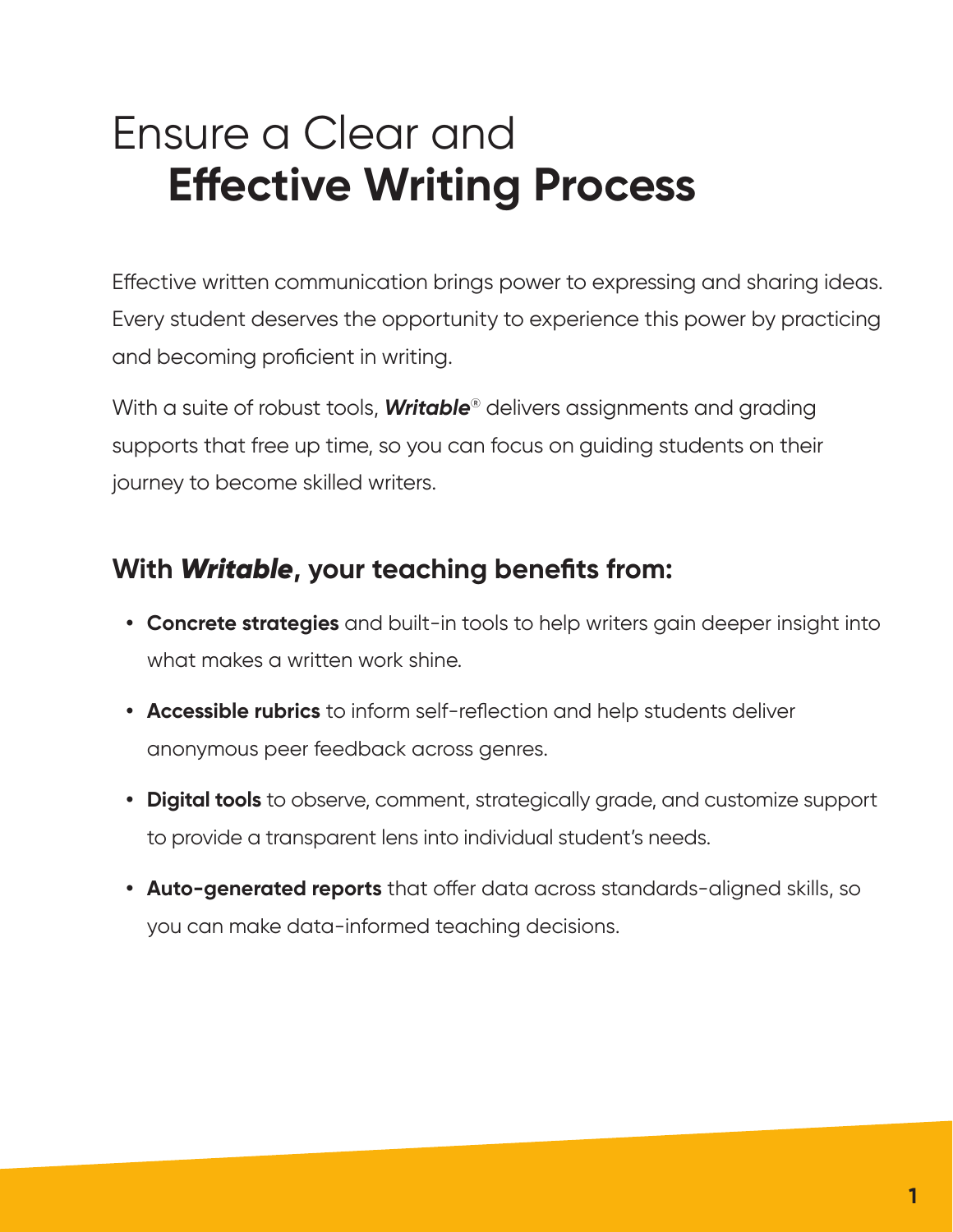### You Are **Fully Supported** Throughout the **Writing Process with** *Writable*

Manage the transformation from a draft to a polished revision with the teacher dashboard. You'll be able to view students' work, monitor their progress, and easily offer comments with the use of simple and effective tools. You can also adjust future assignments after reviewing class and student progress.

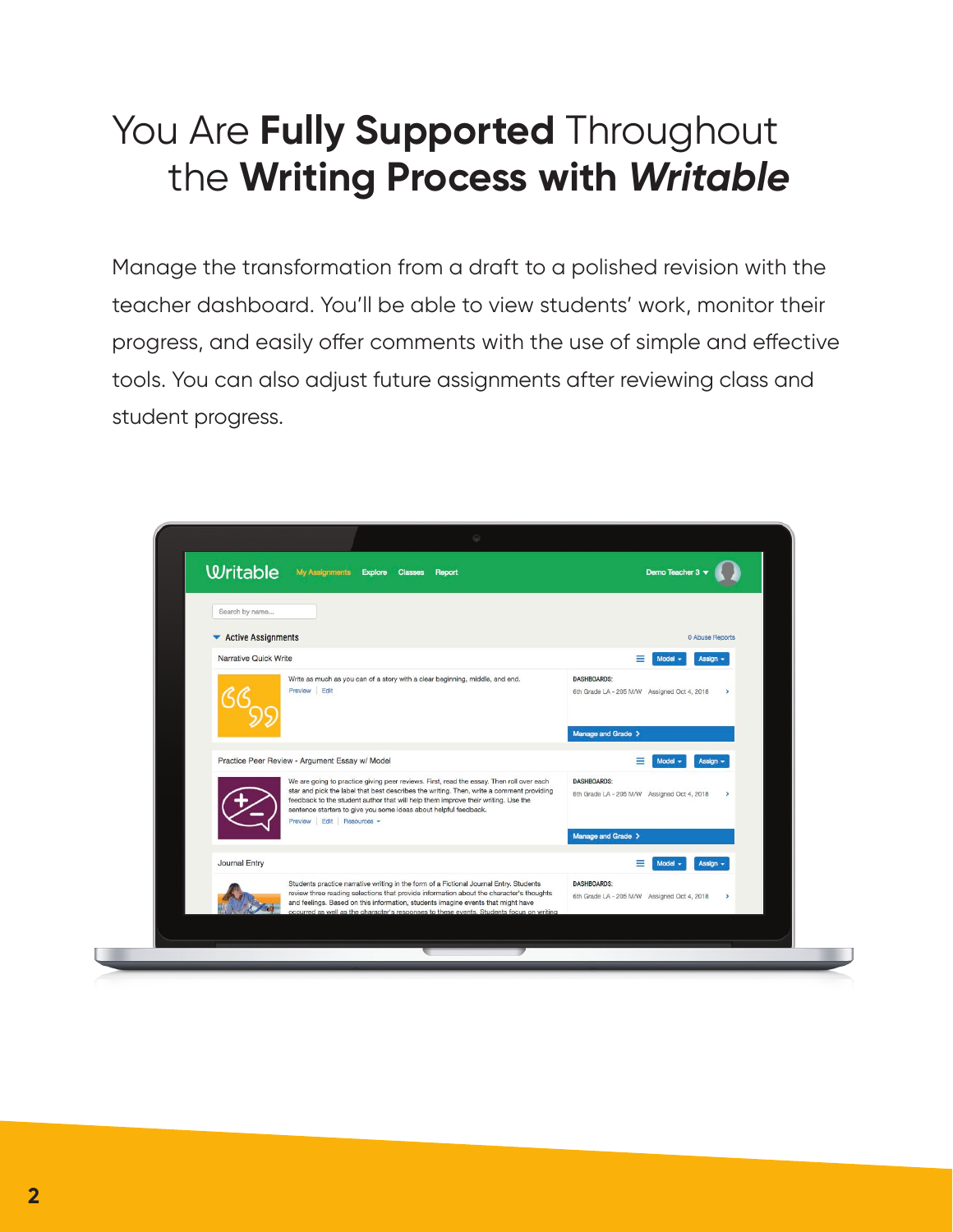| Namyw your results                          | <b>All Assignments</b><br><b>Quided Activities</b>                | <b>Short Responses</b>                               | Enters<br>Assessments                                |
|---------------------------------------------|-------------------------------------------------------------------|------------------------------------------------------|------------------------------------------------------|
| <b>GRADE LINEL</b><br><b>Mobile actions</b> | <b><i><u>Important Parksment</u></i></b><br><b>Riters Modulus</b> | <b><i><u>Internet Data Win</u></i></b>               | <b>Islumational Fengraph</b><br><b>RISKY RIGANIA</b> |
|                                             | <b>HISPANIC CARDS</b>                                             | significant jumps                                    | <b><i><u><i><u><b>Registert</b></u></i></u></i></b>  |
| wenting catalog                             | Informational Quick With                                          | <b>Nenthe Pengradi-</b>                              | <b>Nanzina Duck Write</b>                            |
| A6<br>٠                                     | <b>Registrant Salara</b>                                          | <b>Millers Bricksbox</b><br><b>Asspringed Cadara</b> | Ausignment Consta                                    |
| <b>SKILS</b>                                |                                                                   |                                                      |                                                      |
| The attractor                               | <b>Dal World Argument Suite</b><br><b>Miles</b>                   | at Modal Adamsuring<br><b>Sold Wide</b>              | Registrate la Fisikon Dollal<br><b>Britis</b>        |
| Provide a Binong Introduction               | <b>Lagreson Listers</b>                                           | <b>Paint Garante</b>                                 | <b><i><u>Leugenient</u></i></b> Liamans              |
| <b>Though a Strong Beginning</b>            |                                                                   |                                                      |                                                      |
| 11 Establish a Claim                        | <b>Seemeng to Analysian</b><br><b>Due la Netta</b>                | <b>Grounded Mode Sant</b><br>w.                      | <b>B</b> the trans lives with                        |
| Exhibition Main Line                        | <b><i><u>Improve Drive</u></i></b>                                | <b>Assistant Colors</b>                              | <b>New grow party Concerns</b>                       |
| C Establish a Situation                     |                                                                   |                                                      |                                                      |
| C Corsider Quality                          | <b>Getting The Net Clubsk</b><br><b>Billian</b>                   | Percent on, Villance, Christ<br><b>Miller</b>        | contact why hybrid factor                            |
| C Organize & Commell Week                   | <b><i><u>Returning</u></i></b>                                    | <b>Augustus Enters</b>                               | <b>Automobile Delane</b>                             |
| C Develop an Argument                       |                                                                   |                                                      |                                                      |
| Cheveles a Tape                             | <b>Kim to be Formanise</b>                                        |                                                      |                                                      |
| C Develop a Nantalive                       | <b>Ausgeniert Sature</b>                                          |                                                      |                                                      |
|                                             |                                                                   |                                                      |                                                      |

#### **Access Assignments with Ease**

100+ assignment templates offer access to motivating practice, engaging prompts, and student-friendly rubrics in a few simple steps!

| <b>Wy hardgrounds / Gardener / Grade</b>                                                                                                                                    |                                                                                                                                                                                             |  |
|-----------------------------------------------------------------------------------------------------------------------------------------------------------------------------|---------------------------------------------------------------------------------------------------------------------------------------------------------------------------------------------|--|
| Fatheringtown - Oralian (in Minus) + 1-84 - 84-Drain LA -202 Arty + 1 comp.                                                                                                 | Ful-Dealing +                                                                                                                                                                               |  |
| Elevel 18 is beneating how 18 a more.                                                                                                                                       | Pull Gradinal Crisis of Usabel submissions<br>ball Review Cram submosters that have a left review<br>Revisions Date: Dock after 2 or visite instance.                                       |  |
| <b>Kingia Jimmia</b><br>EPAIN A Defeat and Fare IR A Happy Lux (Pa)<br>Drelled Port Debt                                                                                    | have Greeke I have not praint port minima<br>Bank Elhack, Grade tensor service of aluminity<br>Die Wederk: Griede all alluttering trul and het popiuli                                      |  |
| Willia Francesco<br>A shorting have a shorting frame a conserved day to day over haved at one the most med                                                                  | Peace Disagree: Grade of autorizations where peace pleasures<br>Needs Review: Grade automaking that have he feedback<br>Leat Strawert, Grace, students that I have not revenues for a white |  |
| <b>Bust Margaretta</b><br>What is one of the must lended streamer that you believe can happen to you? Well there are multiple diseases including breast century or stoke is |                                                                                                                                                                                             |  |
| this business.<br>Here you aren' gamed up Nodula and seen thumpings for instead againg something the. "Priest gone wrong! Copic were called." Marie of us was               | 岧                                                                                                                                                                                           |  |
| <b>Blaille Charyl</b><br>805.000 pergis in the United States receive DACA. DACA is a program in which young interspects that were brought to the United States before       | 髥                                                                                                                                                                                           |  |
| <b>Kaita Samy</b><br>Cultural address restor is highly offereine and clarespectful know to sure cultures. This is the water why if allocal also being recent as annullis.   |                                                                                                                                                                                             |  |
| <b>Call Print</b>                                                                                                                                                           | $\mathbf{a}$                                                                                                                                                                                |  |

#### **More Time to Teach**

You have the flexibility to choose when and what to grade. All your comments are stored, so relevant feedback can be used with no need to retype.



With *Writable*, you can advance student skills, improve performance on standards, explore a specific genre, or scaffold toward a final assessment.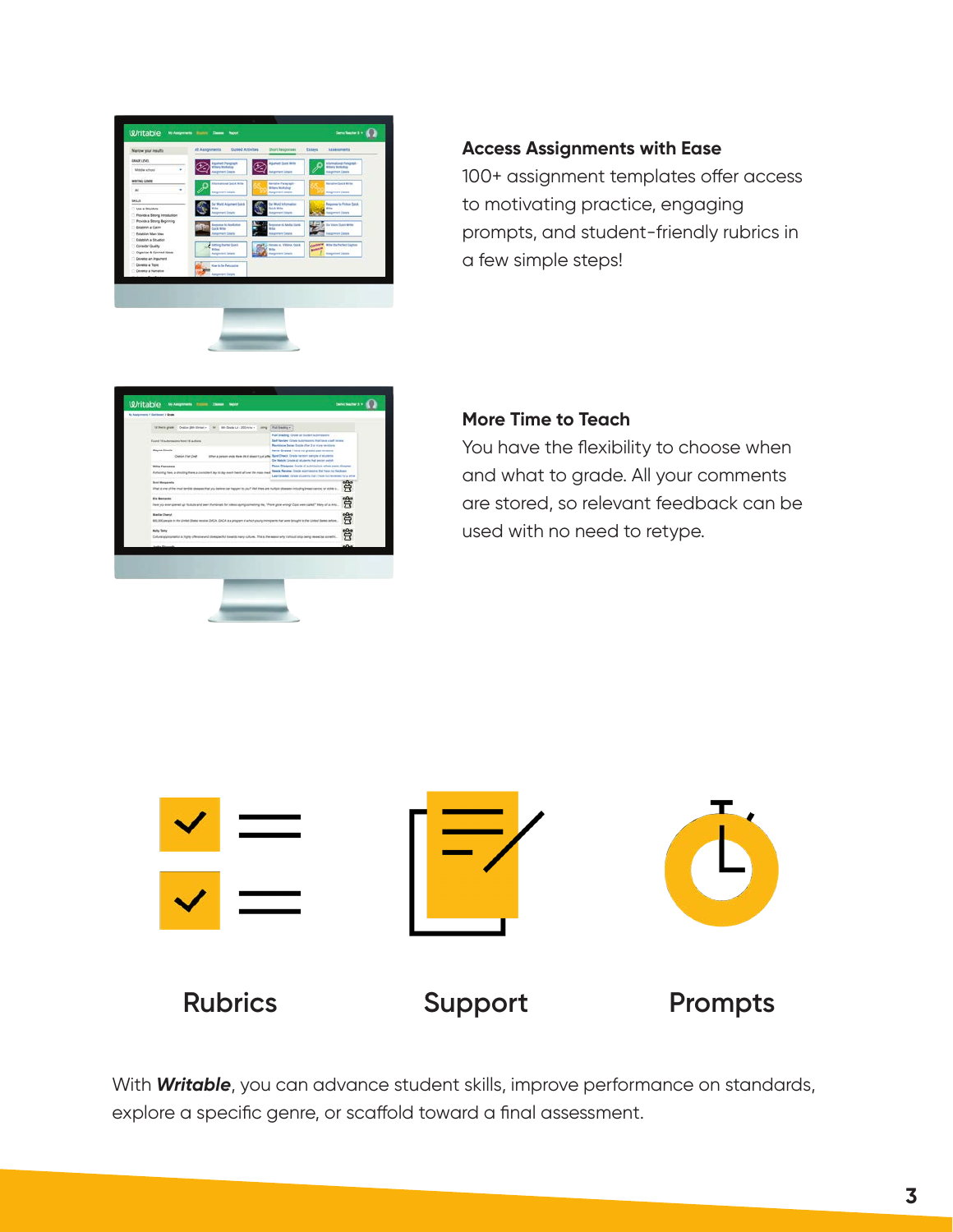## Great Writers **Grow Here**

Student-friendly rubrics not only inform self and peer review, they guide students' awareness of how writing is structured within specific genres.



**Support the revision process** so that a rough draft has the potential to become an impressive work with just-in-time tools for self-monitoring and anonymous peer review.

Student writing models, and your support, help to **develop students' peer review skills**. *Writable's* tools equip student writers with timely feedback on their drafts and revisions, enabling continuous improvement as they complete assignments.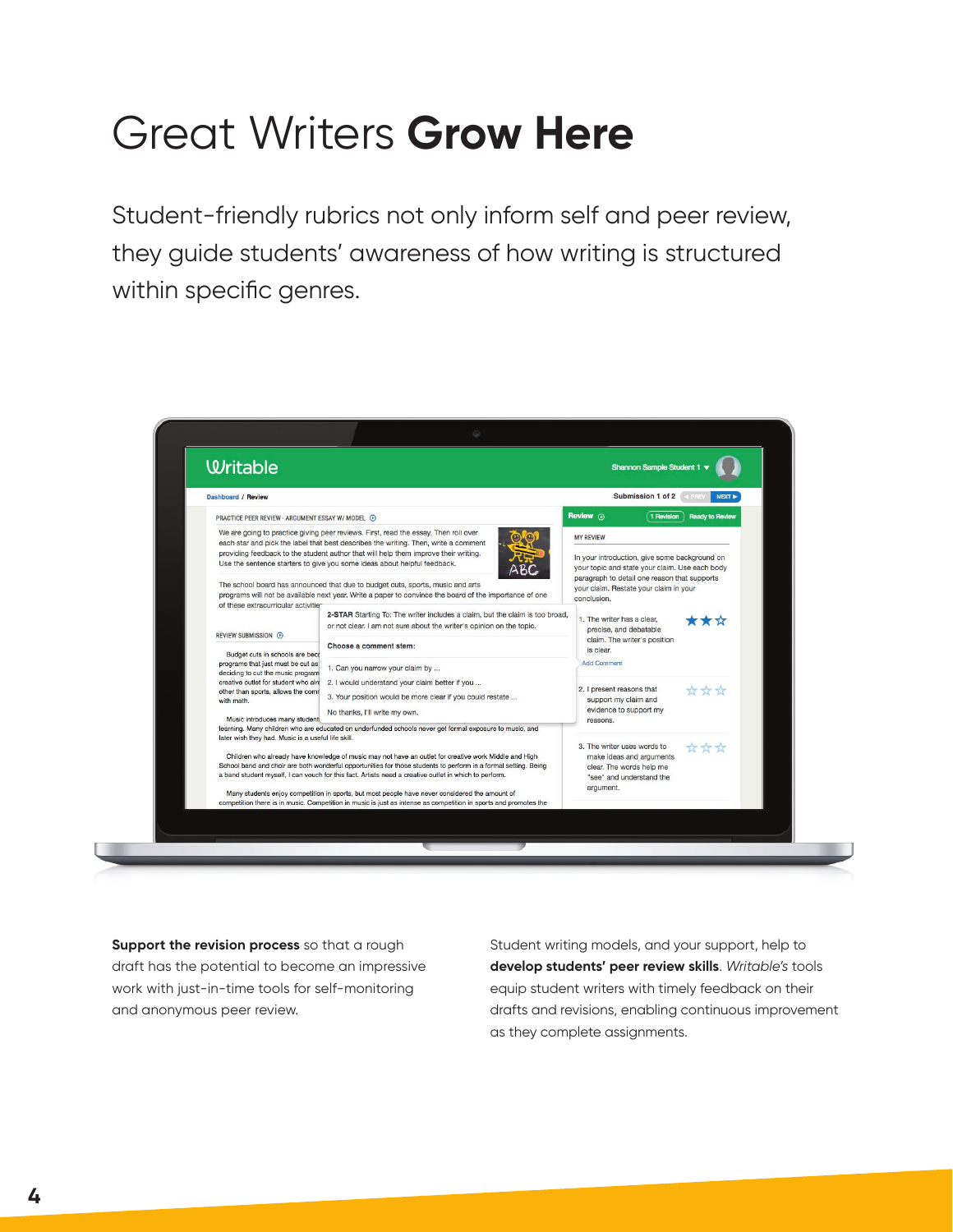### With *Writable* **Real Results Happen**

In a midsized urban district using *Writable*, **students performed almost two times better** on the year-end district reading/writing assessment compared to those not using *Writable.*



"It really is powerful for me as a teacher to know that the students 'get it' because they can review a piece of writing in almost the same way I can."

*– Jill Runstrom, 7th Grade ELA, Cadillac Area Public Schools, Michigan*

### Foster a Community of **Writers in Your Classroom**

When students learn to write for an authentic audience and to provide actionable, constructive feedback to each other, they become strong writers. Support their successful growth with *Writable*. See the results with tools and technology specifically designed to benefit both you and your student writers.